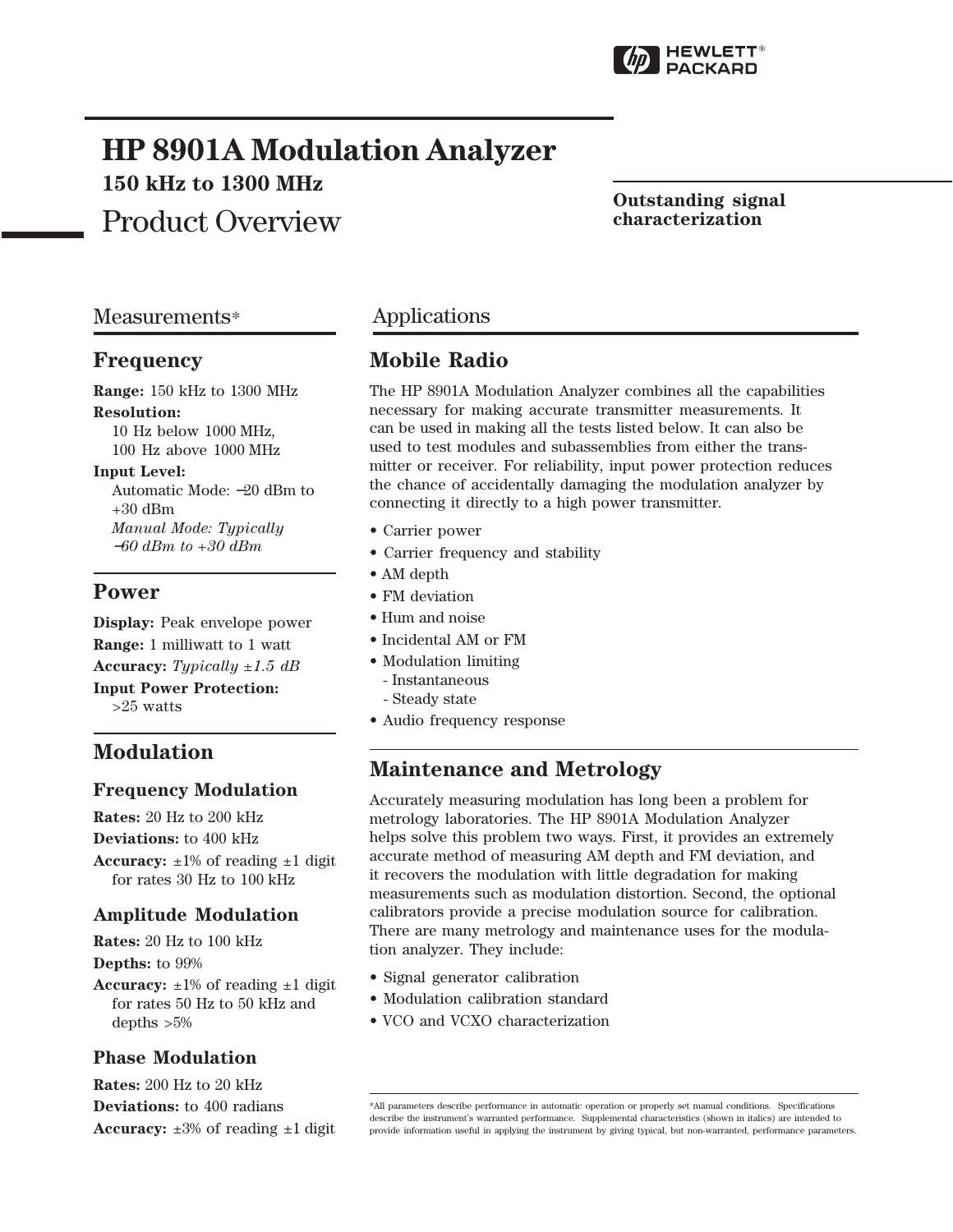### **Research and Development**

The accuracy and versatility of the modulation analyzer make it a very useful laboratory instrument for characterizing a wide variety of devices and assemblies. When used with a modulated signal source the modulation analyzer can make stimulusresponse measurements for direct measurement of a device's effects on such signals. Because of its wide frequency range, it can measure the performance of both RF and IF assemblies. Characterizing modulated sources for sensitivity, distortion, and incidentals, and measuring the noise performance of local oscillators is also possible.

- Mixer and Amplifier compression
- Local oscillator residual FM
- Modulator characterization
- Incidental AM or FM
- RF and IF characterization

### **Complete Signal Characterization**

The HP 8901A Modulation Analyzer brings together in one instrument several RF signal measurement capabilities. It is more than just a high quality modulation meter. It accurately measures carrier frequency and peak input power in addition to completely characterizing modulation. This unique combination of capabilities makes the HP 8901A Modulation Analyzer an extremely powerful tool for analyzing signals. In normal use it eliminates the need to frequently connect and disconnect several instruments, such as counters and power meters. The modulation analyzer is fully programmable and can be used as part of an automatic system to make all these measurements under remote control.

#### **Single Key Measurements**

The HP 8901A Modulation Analyzer features easy to use controls. In automatic operation, all major functions are selected by pushing a single key. No manual tuning or range selection is needed. The modulation analyzer automatically tunes to the input signal, adjusts for proper signal level, selects the appropriate measurement range, makes the measurement, and displays the result.

For certain measurements manual operation may be more desirable. When selecting a specific signal in the presence of others or for special applications, the operator can easily use the modulation analyzer's keyboard to set any or all measurement parameters. Functions not selected manually remain in automatic mode. This greatly increases the modulation analyzer's versatility.

### **High Performance**

The HP 8901A Modulation Analyzer offers a significant advancement in modulation measurements. Modulation depth and deviation are measured with unprecedented 1 percent accuracy. To complement this capability, optional calibrators with 0.1 percent depth or deviation accuracy can be included in the analyzer.

A significant improvement has also been made in the area of residual noise. The extremely low internal noise of the modulation analyzer makes possible residual AM and FM measurements even on very stable signals. Accurate measurement of signals with small incidental AM or FM modulation are now easily performed. Residual AM in a 50 Hz to 3 kHz bandwidth is <0.02 percent, and residual FM in the same bandwidth is  $< 8$  Hz at 1300 MHz decreasing to <1 Hz below 100 MHz.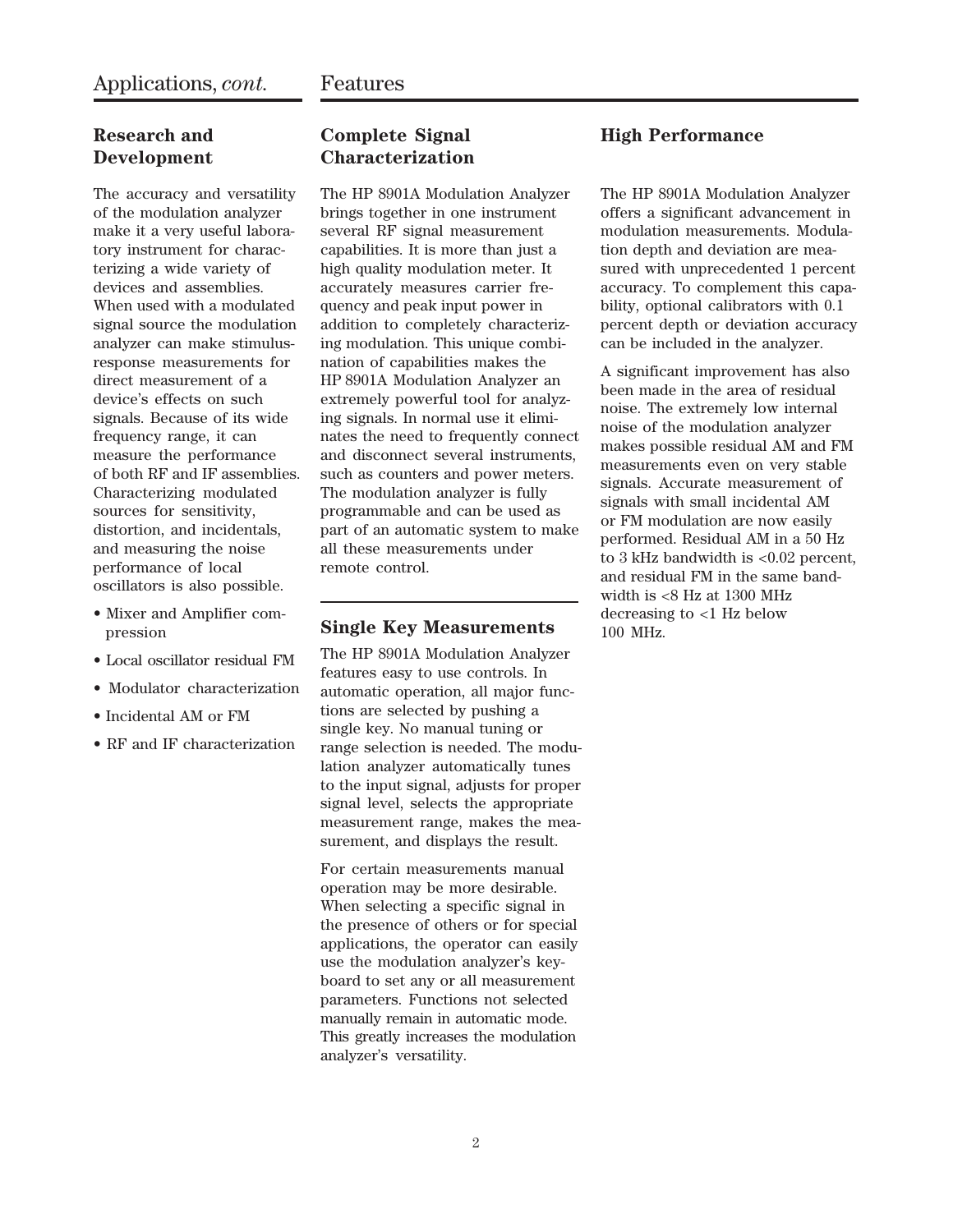The HP 8901A Modulation Analyzer is a complete measurement system for accurately characterizing signals in the 150 kHz to 1300 MHz frequency range.

It can make more than just a single form of measurement; it combines the capabilities of three separate instruments. The HP 8901A Modulation Analyzer has the capability of a frequency counter for measuring carrier frequency. It can measure RF peak power with typical measurement accuracy of  $\pm 1.5$  dB. It can also accurately measure modulation and recover the modulating signal. This allows the user to make those measurements most commonly needed to totally characterize a signal. The modulation analyzer can measure a signal's frequency, frequency drift, peak power level, AM, FM, or φM, and AM and FM noise components. It recovers the modulating signal with very low added distortion for audio analysis.

Besides combining several measurements in one instrument the HP 8901A Modulation Analyzer makes a second contribution to signal analysis—extremely precise modulation measurements. Its ability to make highly precise depth and deviation measurements coupled with very low internal noise enables the analyzer to characterize very accurate signal sources. Modulation depth or deviation accuracy is generally <1 percent of reading. Residual noise in a 50 Hz to 3 kHz bandwidth is 0.02 percent for AM and <8 Hz for FM at 1300 MHz carrier frequencies, decreasing to <1 Hz below 100 MHz.

The modulation analyzer is fully automatic and all major measurements can be made by pushing a single key. The modulation analyzer's large digital display shows measurement results with excellent resolution and is easy to read. All measurements can be easily controlled remotely and data transferred via the Hewlett-Packard Interface Bus (HP-IB).\*

#### **Frequency Measurements**

In automatic operation the HP 8901A Modulation Analyzer has the performance of a high quality 150 kHz to 1300 MHz frequency counter. Resolution is 10 Hz below 1000 MHz and 100 Hz above 1000 MHz. Sensitivity is −25 dBm (12 mVrms) below 650 MHz and −20 dBm (22 mVrms) above 650 MHz.

Besides normal frequency measurement capabilities the analyzer's counter has several additional capabilities. Like most frequency counters it will measure signals over a wide dynamic range, >50 dB (22 mVrms to 7 Vrms), and is protected from damage for signals up to 35 Vrms. Unlike many frequency counters, however, it automatically adjusts itself as the input level changes. There is no need to manually set or adjust any input attenuator. Because the modulation analyzer is usually used to measure modulated signals, its frequency counter accurately measures signals with significant levels of AM modulation.

The modulation analyzer uses an indirect technique for measuring RF frequencies. Instead of counting directly, the input signal is down-converted to an interme diate frequency (IF) using a mixer and a local oscillator (LO). By counting the frequency of both the IF and LO and calculating their difference, the modulation analyzer can determine the frequency of the input signal. In automatic operation the analyzer automatically tunes to the largest input signal and measures its frequency.

In manual operation the user determines the frequency to which the modulation analyzer tunes. When more than one signal is present it is thus normally possible to select which signal is counted. Entering the approximate frequency on the keyboard causes the IF filter to eliminate all but very close interfering signals. This allows the modulation analyzer to selectively count signals other than the largest. Also, because of the large IF gain of the modulation analyzer, it is possible to measure very low-level signals. In manual operation the modulation analyzer has sensitivity of  $0.22 \text{ mV}_{rms}$ , and dynamic range of >90 dB (0.22 mV<sub>rms</sub> to 7 V<sub>rms</sub>).

<sup>\*</sup> HP-IB is Hewlett-Packard's implementation of IEEE standard 488.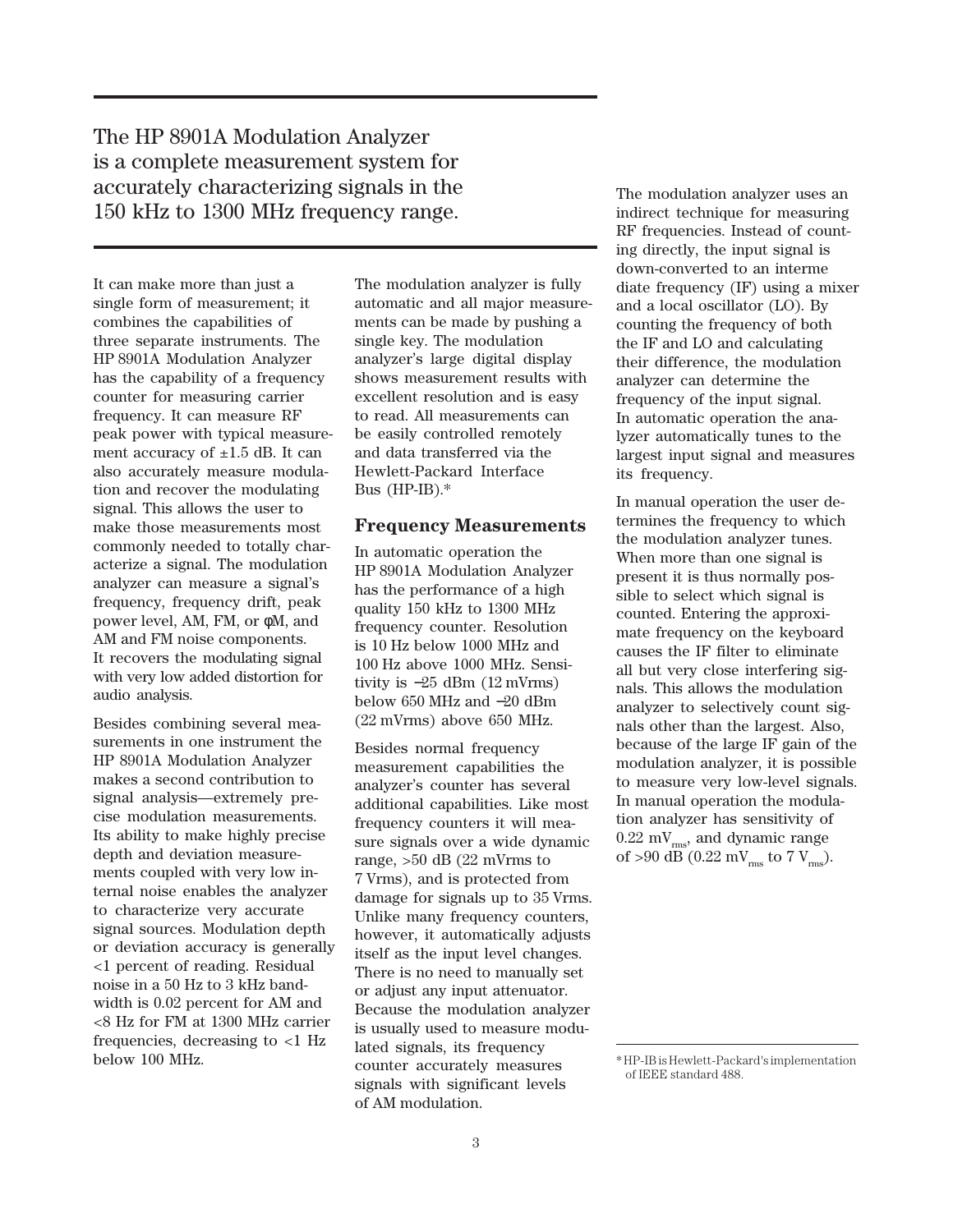#### **RF Power Measurements**

The HP 8901A Modulation Analyzer uses a diode detection circuit to measure RF input power. This technique measures peak voltage and is calibrated from 1 mW to 1 W for sine wave inputs. In the case of amplitude modulated signals, the modulation analyzer measures the peak envelope power with  $\pm 1.5$  dB accuracy, thus eliminating the need for a power meter in most applications.

The modulation analyzer is equipped with input power protection to prevent damage from the accidental application of excessive power. This is a common cause of damage in equipment, such as the modulation analyzer, used to measure transmitters. The modulation analyzer is tested for inputs up to 25 watts. Protection is provided by limiting diodes and an RF relay. When excessive power is applied the relay opens and protects sensitive components, and the analyzer displays an error message. The circuit automatically resets whenever a key is depressed. This technique is superior to fuses which in many cases are too slow for adequate protection and require replacement each time an overload occurs.

In addition to normal RF level measurements made directly on the input signal, the modulation analyzer can measure the signal level in the constant-gain IF filter pass band. This is the Tuned RF Level function. In this mode the analyzer accuracy is degraded from normal RF measurements, but relative power measurements at a single frequency can be made with increased resolution. Because the IF filter allows some selectivity, one signal can be measured even when others are present.

#### **Modulation Measurements**

In AM, high accuracy and low noise are coupled with resolution of 0.01 percent below 40 percent depth and 0.1 percent resolution to over 100 percent. AM signals at rates up to 100 kHz can be measured and the modulation accurately recovered. AM signals with significant levels of FM can be measured because of excellent FM rejection.

Most AM depth measurements can be made with accuracies better than 1 percent of reading. This is made possible by very linear amplifiers and detectors. Because these amplifiers and detectors are also low noise, residual AM in a 50 Hz to 3 kHz bandwidth is <0.02 percent rms.

FM deviation can be measured with accuracy of 1 percent and displayed with resolution ranging from 1 Hz for deviations below 4 kHz, to 100 Hz for deviations greater than 40 kHz. Modulation is recovered with less than 0.1 percent distortion, and most AM is rejected.

The ability to measure low residual FM is one of the key contributions of the modulation analyzer. A low noise local oscillator in combination with a low noise discriminator allows residual FM measurements of <8 Hz at 1300 MHz and <1 Hz below 100 MHz. This is low enough to allow the direct measurement of residual FM of such low noise sources as crystal oscillators.

For all AM depth and FM deviation measurements the user can select from three detectors. Both positive and negative peak (trough for AM) can be measured. The modulation analyzer also has an average-responding detector which is RMS sine wave calibrated. This type of detector is useful for determining the residual noise on a signal where the RMS value and not the peak is generally the desired measurement.

The modulation analyzer also has a Peak Hold function that is used with either the positive or negative peak detectors. This function captures and displays the maximum peak modulation of a signal and is ideal for making measurements such as modulation limiting on mobile radios. Peak Hold can capture even very short transients and display their peak value indefinitely. Measurements can be made for any length of time and either the largest positive or negative peak that occurs will be measured. Pushing the Peak Hold key resets the display and initiates a new measurement cycle.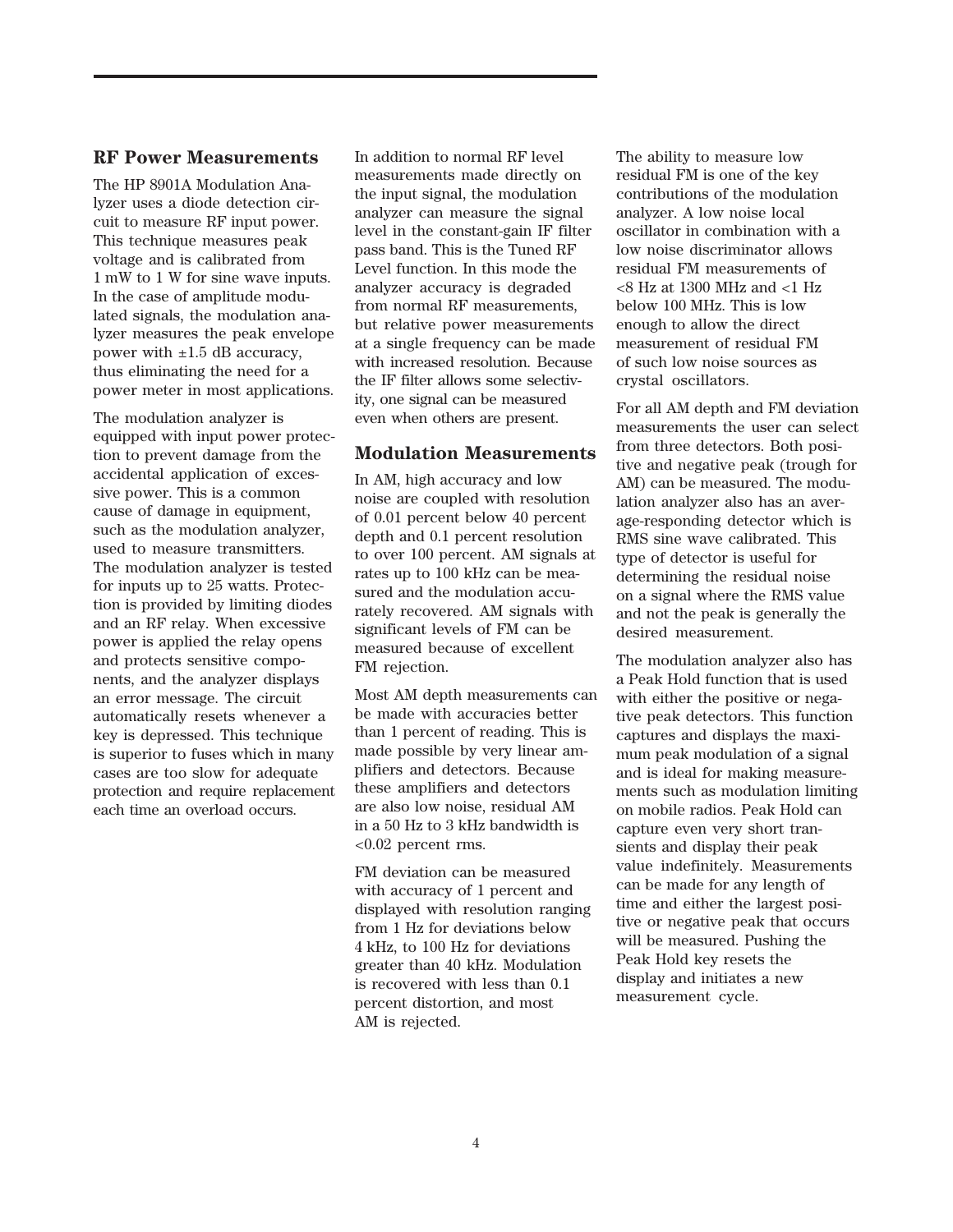### **Post Detection Audio Filters**

The modulation analyzer has two high-pass and three low-pass postdetection audio filters for filtering the recovered modulation. These filters can be selected individually or in combination. Their cutoff frequencies have been chosen to match those needed for applications such as transmitter or signal generator testing. The >20 kHz filter is a Bessel filter. It minimizes overshoot for square-wave modulation so that this type of modulating waveform can also be accurately measured.

The modulation analyzer contains four de-emphasis networks that can be used in addition to the audio filters. These are the ones commonly used in FM communications—25, 50, 75, and 750 µs. When selected, the de-emphasis networks always affect the demodulated output. The user can select whether or not the de-emphasis network affects the deviation measured and indicated by the display. The ability to select either the actual or "de-emphasized deviation" increases the usefulness of the modulation analyzer in many applications.

#### **Modulation Calibrators**

One of the most difficult problems involved in making very accurate measurements of AM depth or FM deviation is generating a precisely modulated signal to use as a calibration standard. By ordering Option 010 a precise AM and FM modulation standard is included in the HP 8901A modulation analyzer.

The AM standard is generated by summing two identical 10 MHz signals. When one of the signals is switched on and off at a 10 kHz rate, the result is 33.33 percent AM depth. By internally measuring any slight difference in the levels of the 10 MHz signals the analyzer is able to determine the actual depth to  $\pm 0.1$  percent accuracy. To further improve the modulation envelope the rise and fall transitions are smoothed to eliminate ringing that might otherwise occur when this signal is measured.

The FM standard is generated by square-wave modulating a VCO with a nominal 33 kHz peak deviation. By using the internal counter to measure the upper and lower frequency of this signal, the actual peak deviation is determined to  $\pm 0.1$  percent accuracy. To prevent ringing, the square wave is modified to a round edge trapezoid.

Because the modulation standards are internal to the analyzer, there is little need for metrology laboratories to purchase separate calibration standards. Also, because of the technique used, it is easy to verify that the calibrators are operating properly.

#### **Operation**

Often instruments with state-ofthe-art accuracy require tedious setup or highly skilled operators in order to be used. This is not the case with the HP 8901A Modulation Analyzer. It provides excellent accuracy while remaining easy to use. The front panel is simple, uncluttered, and easy to understand.

The user need only select the measurement to be made. There is no need to tune, adjust levels, or select the appropriate range; the internal microprocessor does all this quickly. Because the microprocessor determines the best instrument settings, most measurements require only a single keystroke.

For those applications requiring tuning to a specific frequency, automatic tuning may be overridden. This feature allows a single signal to be selected in the presence of others but retains the speed and convenience of the rest of the automatic functions.

The user can also make measurements relative to either a measured value or one entered from the keyboard by using the ratio keys. Relative measurements can be expressed in either dB or percent. This means that when testing FM mobile transmitters a user could enter 3 (kHz), depress the dB key, and make measurements in dB relative to 3 kHz deviation. Similarly, in broadcast FM applications, deviation could be displayed in percent relative to 75 kHz deviation where 75 kHz is defined as 100 percent. The user can also enter a measurement limit on the keyboard which will cause the modulation analyzer to signal whenever the measured value exceeds the value entered as a limit.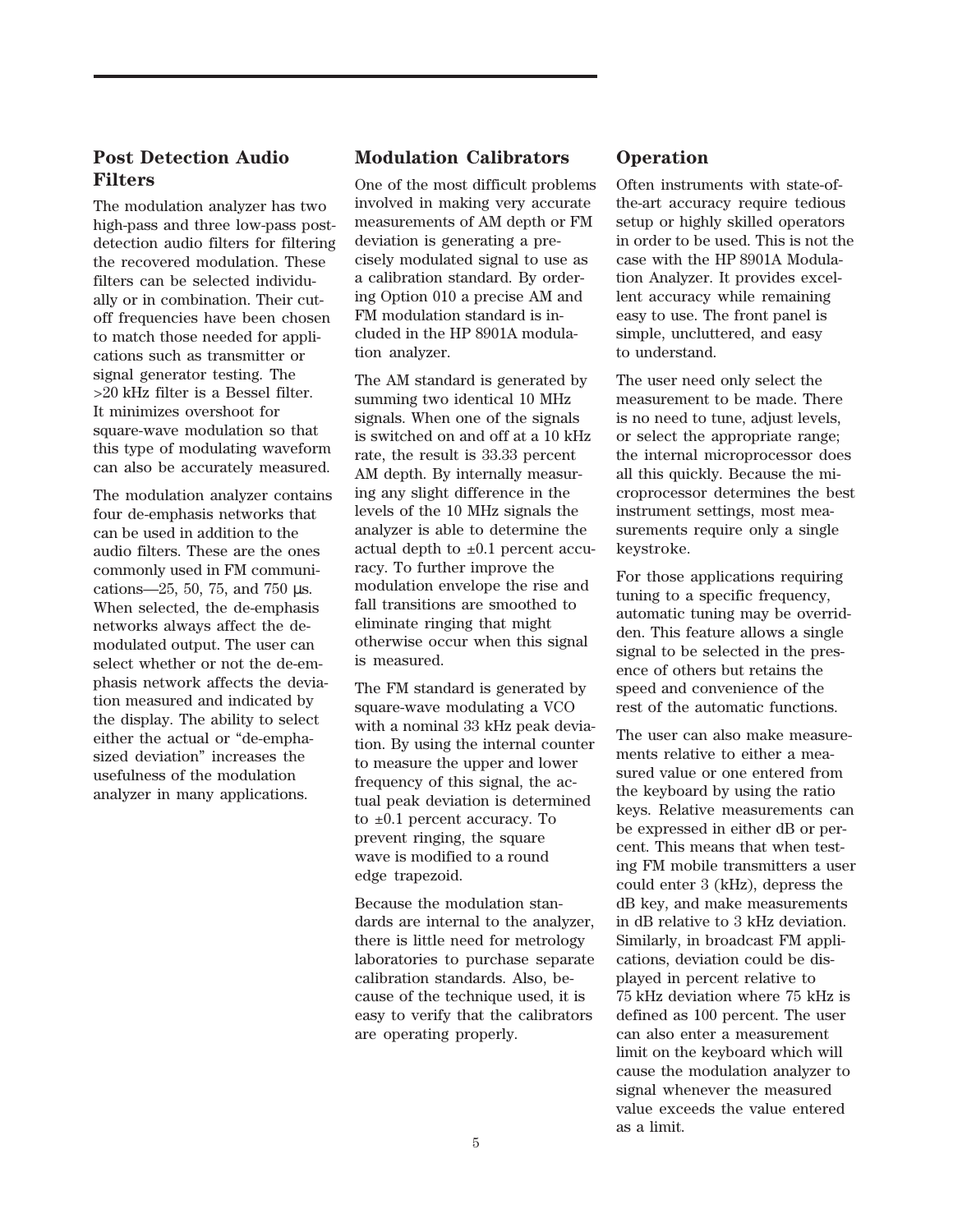#### **Special Functions**

The modulation analyzer can do more than is apparent from the front panel. This capability is accessed by using the data keys and a special function key or remotely via HP-IB. They fall into three categories: manual control of instrument functions, instrument operation verification, and service aids.

An example of the type of special function found in the manual control category is the auto tune-track mode. This mode is accessed by entering 4.1, then pressing the special key. Once the modulation analyzer has been placed in track mode the analyzer will continuously track the signal as it changes frequency. This eliminates the delays caused by the analyzer searching for the signal each time the signal's frequency changes. Using this special function, a user could

continuously monitor modulation accuracy on a signal generator while tuning across the signal generator's frequency band. Auto tune-track makes it possible to tune the analyzer three ways: automatically, manually by entering the frequency on the keyboard, and track mode.

Special functions can also be used to set any measurement range or instrument function. They can be used to select either of two internal IF's, the one normally used for frequencies above 10 MHz or a narrow IF where rates and deviations are more restricted but selectivity is increased. All instrument functions not set using these special functions remain in automatic mode. This allows the user to select any combination of manual or automatic operation. By depressing the special key, the display shows an eight-digit number that indicates which functions are in automatic and the state of those manually set.

There are also numerous special functions that can be used in verifying that the instrument and its various sections are operating properly. These, along with service functions used in diagnosing and repairing the analyzer, make repairs much faster and easier. An additional service aid is the built-in ability to use HP signature analysis instrumentation. This allows a technician with little knowledge of digital circuits to rapidly troubleshoot a failure in the digital portion of the instrument.

Those special functions that are most commonly used in operating the analyzer are described on the pullout information card under the front panel.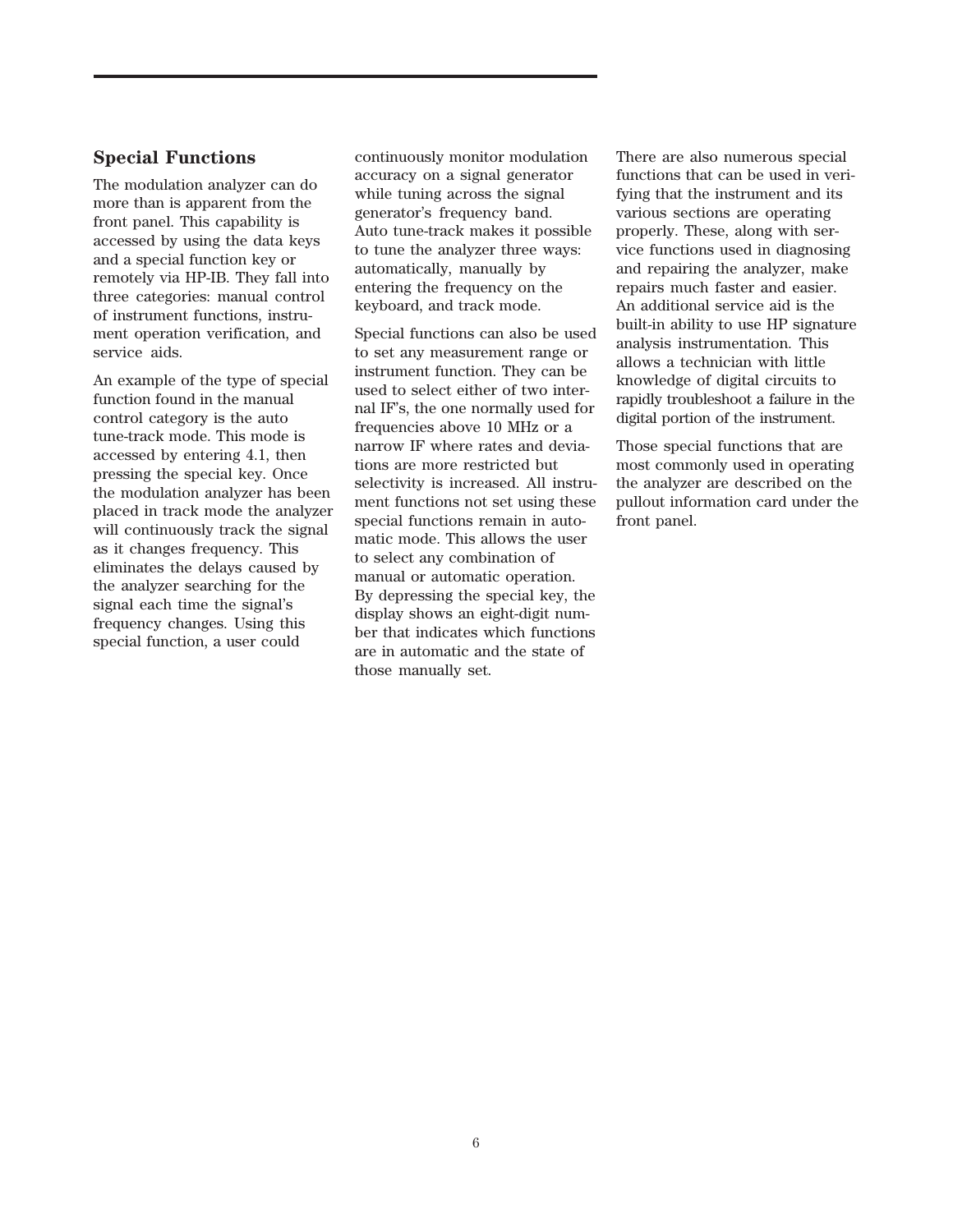#### **Programmability**

The HP 8901A Modulation Analyzer is completely programmable via the Hewlett-Packard Interface Bus (HP-IB). This, coupled with the ability of the modulation analyzer to make several measurements, the speed with which these measurements can be made, and the flexibility of the special functions, makes the modulation analyzer ideal for systems applications. In many instances it can reduce the number of instruments in a system, speed measurements, reduce complexity, and improve accuracy.

When the analyzer is in remote, the front panel annunciators make it very easy to determine what state the analyzer is in.

#### **Applications**

The HP 8901A Modulation Analyzer is a useful tool for analyzing many types of signals. Often it can provide needed information that has been difficult to obtain such as incidental FM or residual FM. It can replace large, complex test systems, and speed and simplify measurements. The modulation analyzer is superbly capable of measuring transmitters used in mobile communications. This single instrument can be used in making most of the measurements made on transmitters.

The modulation analyzer can be equally useful for other types of transmitters. For avionics applications it can be very useful in measuring navigation signals. In testing ILS transmitters the analyzer can be used to very accurately measure depth of modulation. For broadcast AM and FM it can be used to measure AM depth or FM deviation, and it can accurately recover the modulation for making measurements such as stereo separation.

With its accuracy the modulation analyzer makes an excellent addition to a metrology laboratory. An example of its usefulness is in calibrating signal generators.

The modulation analyzer's capabilities exceed those required to verify many signal generator specifications. Besides improving the accuracy of these measurements it greatly reduces the time involved in making measurements. Also, the optional calibrators provide a new level of modulation standard accuracy and help ensure accurate measurements. They also enhance the calibration of the modulation analyzer itself .

Because the modulation analyzer is useful for characterizing all types of signals in general, it is very useful in research and development laboratories. It can be used for characterizing VCO's, measuring residual noise on crystal oscillators, measuring incidental modulation, measuring frequency on low level signals, etc. When used with a signal source it can be used to characterize RF and IF designs, evaluate modulators, and test individual IC's or modules.